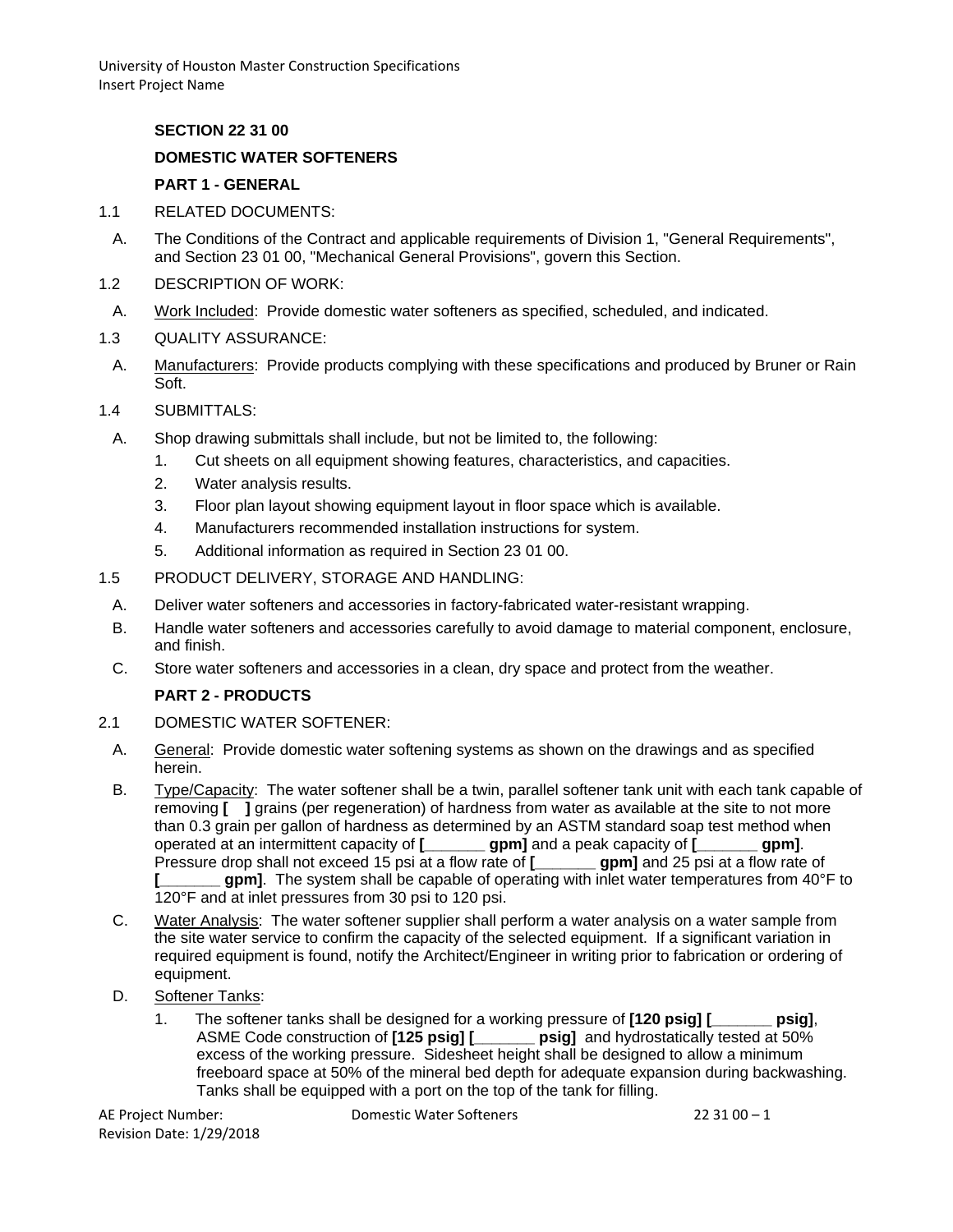- 2. The softener tank shall be black steel, nominal **[ ]** inch diameter by **[ ]** inch sideshell. Softener tanks shall be blasted to bare metal and then the tank interior shall be coated with Plasite 7133 epoxy and the tank exterior shall be prime coated and finish painted in a "Safety Blue" enamel. The tank shall be provided with a 5 year extended tank warranty.
- E. Distribution System: Upper and lower distribution systems shall be provided. The upper distribution system shall be of the single point baffle type, constructed of Schedule 40 galvanized steel and fittings. The lower distribution system shall be a PVC hub and radial arm type, constructed with individual fine slotted non-clogging polyethylene strainers arranged for even flow distribution through the resin bed. The lower distribution system shall be embedded in a single layer subfill of washed 1/8" x 1/16" gravel to support the resin bed.
- F. Brining System:
	- 1. The brining system shall be a **[ "]** diameter x **[ "]** high, **[ ]** pound capacity brine tank. The brine tank and cover shall be molded of corrosion-free fiberglass reinforced phenolic resin with a minimum thickness capable of containing the brine and salt.
	- 2. A brine regeneration system shall be provided which shall automatically introduce brine into the softeners, close to prevent the entrance of air and refill the brine tank with the proper amount of make-up water. The brine tank shall be equipped with a float operated shut-off to measured the proper amount of make-up water into the brine tank and prevent brine tank overflow.
- G. Valves and Piping:
	- 1. The main operating valves shall be industrial automatic multipoint diaphragm type, slow opening and closing and free of water hammer. The diaphragm assembly shall be fully guided on its perimeter when pressure activated from one position to another to assure a smooth reliable shut-off without sticking. There shall be no contact of dissimilar metals within the valve and no special tools shall be required to service the valve.
	- 2. The main operating valves shall be manufactured by the manufacturer of the water treatment equipment. Valve shall be equipped with an internal automatic self-adjusting brine injector to draw brine and rinse at a constant rate regardless of water pressure in the range of 30 to 100 psi. Valves shall have a soft water sampling cock.
	- 3. Inlet and outlet service valves shall provide full flow with minimum pressure drop. All piping shall be galvanized steel or copper. Dielectric couplings shall be provided for all dissimilar metal connections.

# **[SELECT ONE OF THE FOLLOWING]**

**H. [Regeneration Controls: Regeneration will be controlled by a 7-day time switch which permits regeneration at any time of day or night, any day or every day of the week. It will have provision for individual adjustment of the backwash and brine-rinse cycles and shall operate on 120 volt 60 Hz single phase. The time switch shall be set to allow regeneration to be activated only between midnight and 4 a.m. Regeneration shall be controlled by an electronic sensor so that regeneration shall occur only when required. It shall compensate for both variation of water usage and water hardness without any field adjustment and shall be unaffected by change of temperature of the water supply. An alternator shall be supplied to allow only one unit to be in regeneration or standby at the time while the other unit is in service. This system shall provide a continuous supply of soft water.]**

# **[OR]**

- **I. [Regeneration Controls: Provide a fully integrated programmable microprocessor driven electronic softener controller. Integral multiported pilot valve operators shall be provided for softeners to initiate a backwash/regeneration sequence based on user programmed volume setpoints. The controller shall be provided by the water softener manufacturer.**
	- 1. **The system shall consist of two softener (media) tanks each having a dedicated flow meter and configured for parallel flow.**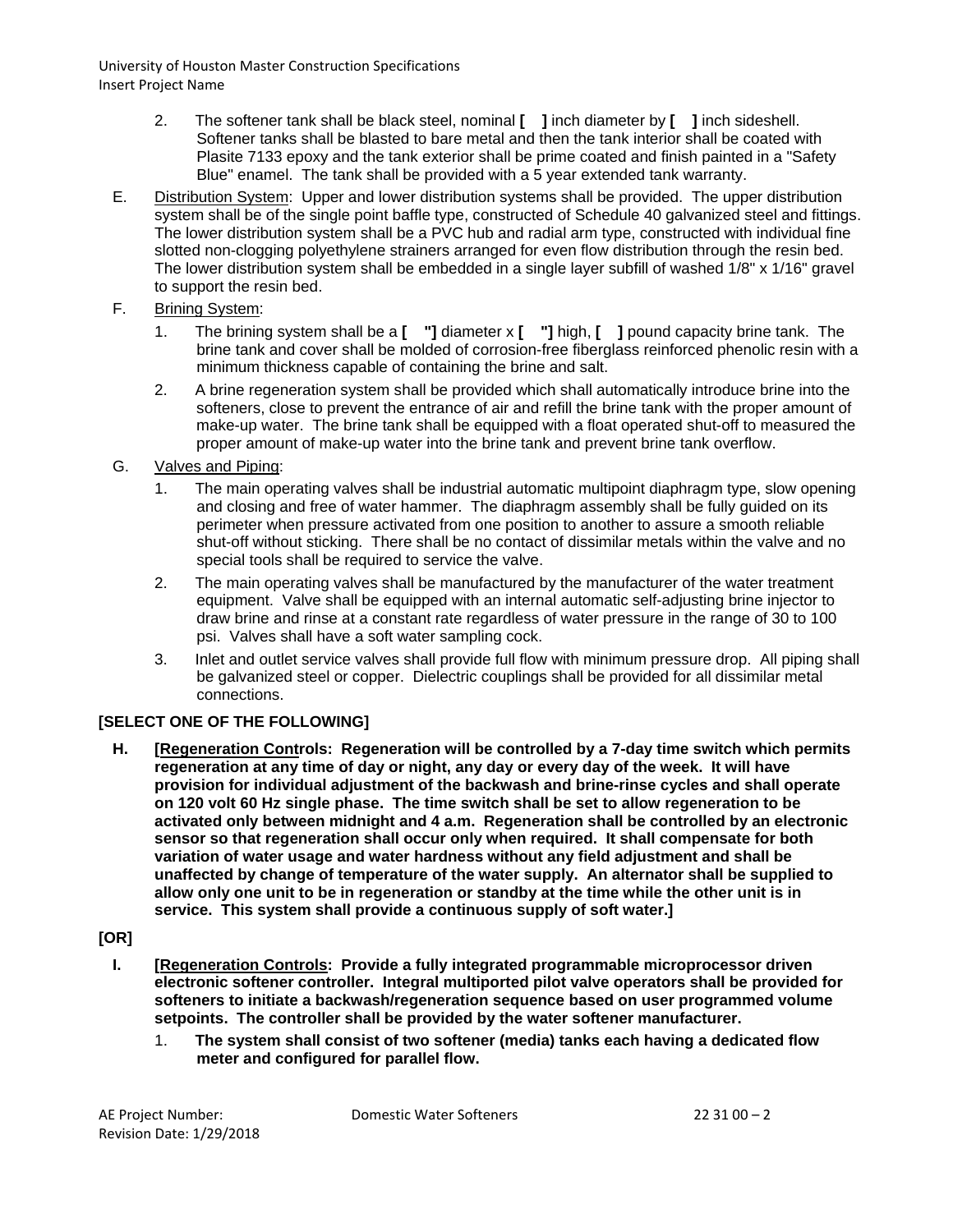- 2. **One tank, designated as the primary, will remain on-line at all times. Variation of soft water flow demand shall automatically cause the second tank to change status from standby to on-line and back to standby as needed. When the primary media tank regenerates the second tank in sequence shall be come the primary. As each media tank's user programmable volume is reached it shall immediately be taken off-line, regenerated and placed immediately back on-line or standby depending on soft water flow demand. The controls shall be capable of continuously determining the exhaustion rate of each media tank thus automatically avoiding the possibility of simultaneous regeneration. A cumulative volume totalization to eight digits shall be continuously displayed for each unit. This system shall provide a continuous supply of softened water.**
- 3. The water meters shall be full chamber disc type having a flow range of [ \_\_-\_ ] gpm with **an accuracy of 1.5% over the entire flow range and shall maintain a separate permanent record of the total accumulated gallons passed. A dry electrical contact shall operate during periods of soft water flow to signal the controller which shall be capable of displaying both flow rate and totalization data.]**
- J. Mineral Resin: Each softener shall be provided with approximately **[20] [ ]** cubic feet of ion exchange resin, virgin high capacity sulfonated polystyrene type stable over the entire PH range and good resistance to bead fracture from attrition or osmotic shock. Each cubic foot of resin shall be capable of removing 30,000 grains of hardness as calcium carbonate when regenerated with 15 lbs of salt.
- K. Brine Salt: Brine salt for initial system start-up and operation for the first month of operation shall be provided by the equipment supplier.
- L. **[Salt Conservation System: A Bruner Salt-Master or equal salt management system shall be provided to recycle brine and electronically monitor the brine to accurately deliver the exact salt dosage required to soften the raw water entering the system.]**
- M. Water Testing Set: A water testing set shall be furnished to the Owner for conducting a soap hardness test, complete with metal container for wall mounting. Test kit shall have sufficient supplies for one year of test use.
- N. Guarantee: The manufacturer shall guarantee that under actual operating conditions that the following shall be met:
	- 1. The effluent shall contain no more then 0.3 GPG hardness as determined by soap test.
	- 2. That the loss of ion exchange resin through attrition during the first 3 years of operation shall not exceed 3% per year.
	- 3. That the resin shall not be washed out of the system during the service run or backwashing period.
	- 4. That the turbidity and color that by reason of passing through the softener system, shall not be greater than the incoming water.
	- 5. The entire water softening system shall be fully guaranteed for one year after substantial completion.
	- 6. The brine tank shall be guaranteed for 10 years.
	- 7. The softener tanks shall be prorata guaranteed for 4 years after the one year full warranty.

# **PART 3 - EXECUTION**

#### 3.1 INSPECTION:

- A. General: Installer shall examine the conditions under which the water softeners are to be installed and notify Contractor in writing of conditions detrimental to proper and timely completion of the Work. Do not proceed with the Work until unsatisfactory conditions have been corrected in a manner acceptable to Installer.
- 3.2 INSTALLATION:
	- A. General: Pipe and install the water softeners as shown on the Drawings and in accordance with the manufacturer's written installation instructions.

Revision Date: 1/29/2018

AE Project Number: Domestic Water Softeners 22 31 00 – 3